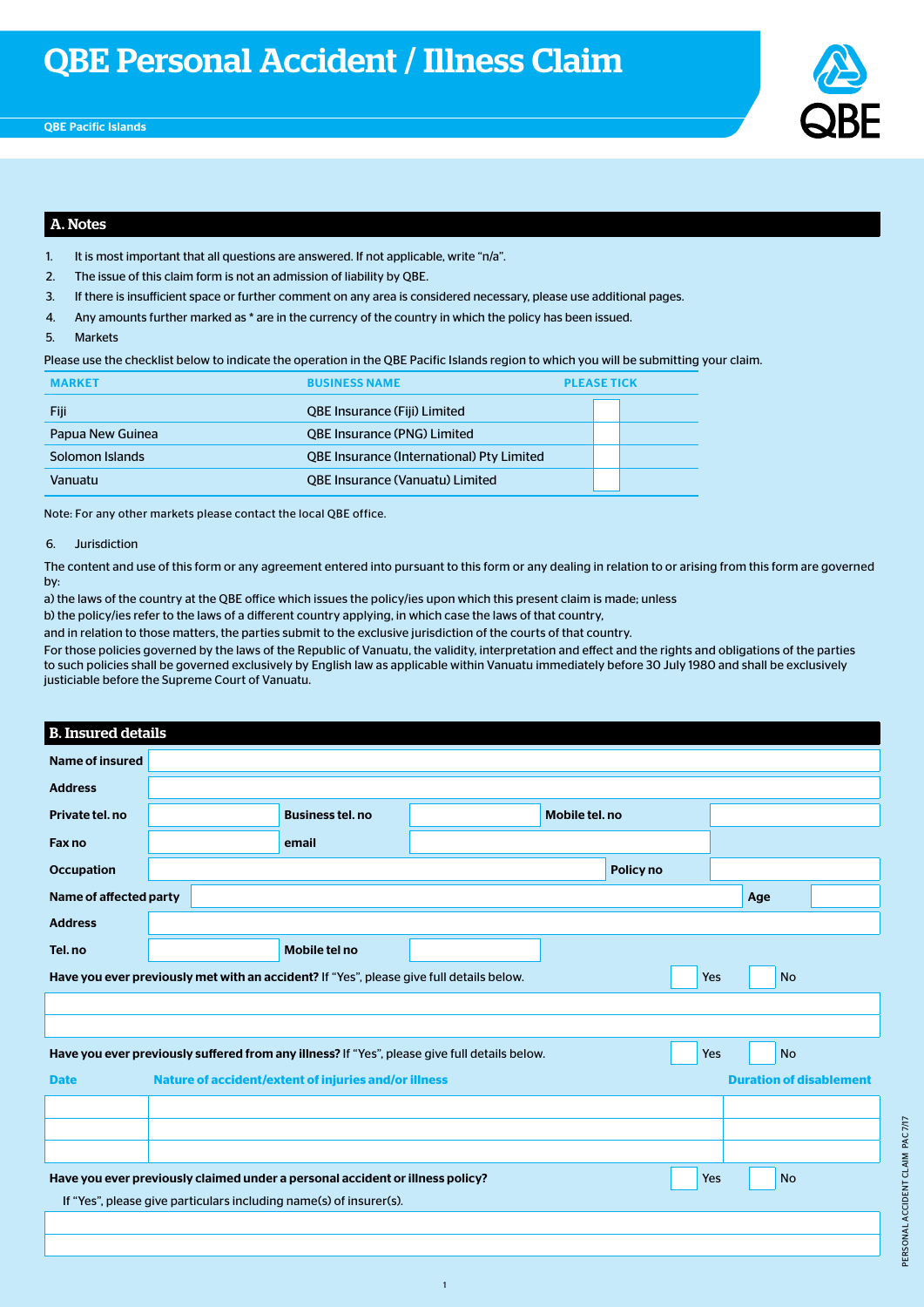| Are you insured against accident or illness with any other company?<br>If "Yes", please give full details. |                                                                                                           |                      |    |                      |                                |          |            |    | No        |  |
|------------------------------------------------------------------------------------------------------------|-----------------------------------------------------------------------------------------------------------|----------------------|----|----------------------|--------------------------------|----------|------------|----|-----------|--|
|                                                                                                            |                                                                                                           |                      |    |                      |                                |          |            |    |           |  |
|                                                                                                            |                                                                                                           |                      |    |                      |                                |          |            |    |           |  |
|                                                                                                            | Have you received or are you entitled to receive benefits under any workers' compensation act in          |                      |    |                      |                                |          |            |    |           |  |
|                                                                                                            | consequence of this accident? If "Yes", please give full details.                                         |                      |    |                      |                                |          | <b>Yes</b> |    | No        |  |
|                                                                                                            |                                                                                                           |                      |    |                      |                                |          |            |    |           |  |
|                                                                                                            |                                                                                                           |                      |    |                      |                                |          |            |    |           |  |
|                                                                                                            | Have you engaged in or attended to your business in any way since this accident occurred?                 |                      |    |                      |                                |          | Yes        |    | No        |  |
|                                                                                                            | If "Yes", please give full details.                                                                       |                      |    |                      |                                |          |            |    |           |  |
|                                                                                                            |                                                                                                           |                      |    |                      |                                |          |            |    |           |  |
|                                                                                                            |                                                                                                           |                      |    |                      |                                |          |            |    |           |  |
|                                                                                                            | Are you able to engage in or attend to your business in any way?                                          |                      |    |                      |                                |          | Yes        |    | <b>No</b> |  |
| a.                                                                                                         | If "Yes", to what extent?                                                                                 |                      |    |                      |                                |          |            |    |           |  |
| b.                                                                                                         | If "No", when do you anticipate that you will be able to engage in or attend to your business in any way? |                      |    |                      |                                |          |            |    |           |  |
|                                                                                                            |                                                                                                           |                      |    |                      |                                |          |            |    |           |  |
|                                                                                                            | Are you confined to your bed?                                                                             |                      |    |                      |                                |          | <b>Yes</b> |    | <b>No</b> |  |
|                                                                                                            | Are you totally disabled?                                                                                 |                      |    |                      |                                |          | Yes        |    | <b>No</b> |  |
|                                                                                                            | State name and address of your medical attendant:                                                         |                      |    |                      |                                |          |            |    |           |  |
|                                                                                                            |                                                                                                           |                      |    |                      |                                |          |            |    |           |  |
|                                                                                                            | Date of last medical attendance                                                                           |                      |    |                      |                                |          |            |    |           |  |
|                                                                                                            |                                                                                                           |                      |    |                      |                                |          |            |    |           |  |
|                                                                                                            | C. The accident / illness                                                                                 |                      |    |                      |                                |          |            |    |           |  |
|                                                                                                            | 1. If accident:                                                                                           |                      |    |                      |                                |          |            |    |           |  |
| a.                                                                                                         | Date of accident                                                                                          |                      |    |                      | Time                           |          |            |    |           |  |
| b.                                                                                                         | Place of accident                                                                                         |                      |    |                      |                                |          |            |    |           |  |
| c.                                                                                                         | State exactly how the accident occurred?                                                                  |                      |    |                      |                                |          |            |    |           |  |
|                                                                                                            |                                                                                                           |                      |    |                      |                                |          |            |    |           |  |
|                                                                                                            |                                                                                                           |                      |    |                      |                                |          |            |    |           |  |
|                                                                                                            |                                                                                                           |                      |    |                      |                                |          |            |    |           |  |
| d.                                                                                                         | State nature of injuries                                                                                  |                      |    |                      |                                |          |            |    |           |  |
|                                                                                                            |                                                                                                           |                      |    |                      |                                |          |            |    |           |  |
| е.                                                                                                         | State name(s) and address(es) of witness(es) to accident:                                                 |                      |    |                      |                                |          |            |    |           |  |
|                                                                                                            |                                                                                                           |                      |    |                      |                                |          |            |    |           |  |
|                                                                                                            |                                                                                                           |                      |    |                      |                                |          |            |    |           |  |
|                                                                                                            | 2.If illness:                                                                                             |                      |    |                      |                                |          |            |    |           |  |
| a.                                                                                                         | Nature of illness                                                                                         |                      |    |                      |                                |          |            |    |           |  |
|                                                                                                            |                                                                                                           |                      |    |                      |                                |          |            |    |           |  |
| b.                                                                                                         | How long?                                                                                                 |                      |    |                      |                                |          |            |    |           |  |
| c.                                                                                                         | Please state how long you have been:                                                                      |                      |    |                      |                                |          |            |    |           |  |
|                                                                                                            | i) confined to house: from                                                                                | $\prime$             | to |                      | ii) able to get outdoors: from | $\prime$ |            | to |           |  |
| d.                                                                                                         | Please state how long you have been:                                                                      |                      |    |                      |                                |          |            |    |           |  |
|                                                                                                            | i) totally disabled: from                                                                                 | $\prime$<br>$\prime$ | to | $\prime$<br>$\prime$ | ii) partially disabled: from   | $\prime$ | $\prime$   | to |           |  |
|                                                                                                            |                                                                                                           |                      |    |                      |                                |          |            |    |           |  |
|                                                                                                            | D. Signature and declaration                                                                              |                      |    |                      |                                |          |            |    |           |  |
|                                                                                                            |                                                                                                           |                      |    |                      |                                |          |            |    |           |  |

- 2. I/we understand the claim may be refused or reduced if information is withheld.
- 3. I/we hauthorise QBE to disclose information contained herein to QBE's advisors, reinsurers and to other insurers. I/we authorise QBE to obtain from any other party information that is, in QBE's view relevant to this claim.

2

#### Signature of insured

I